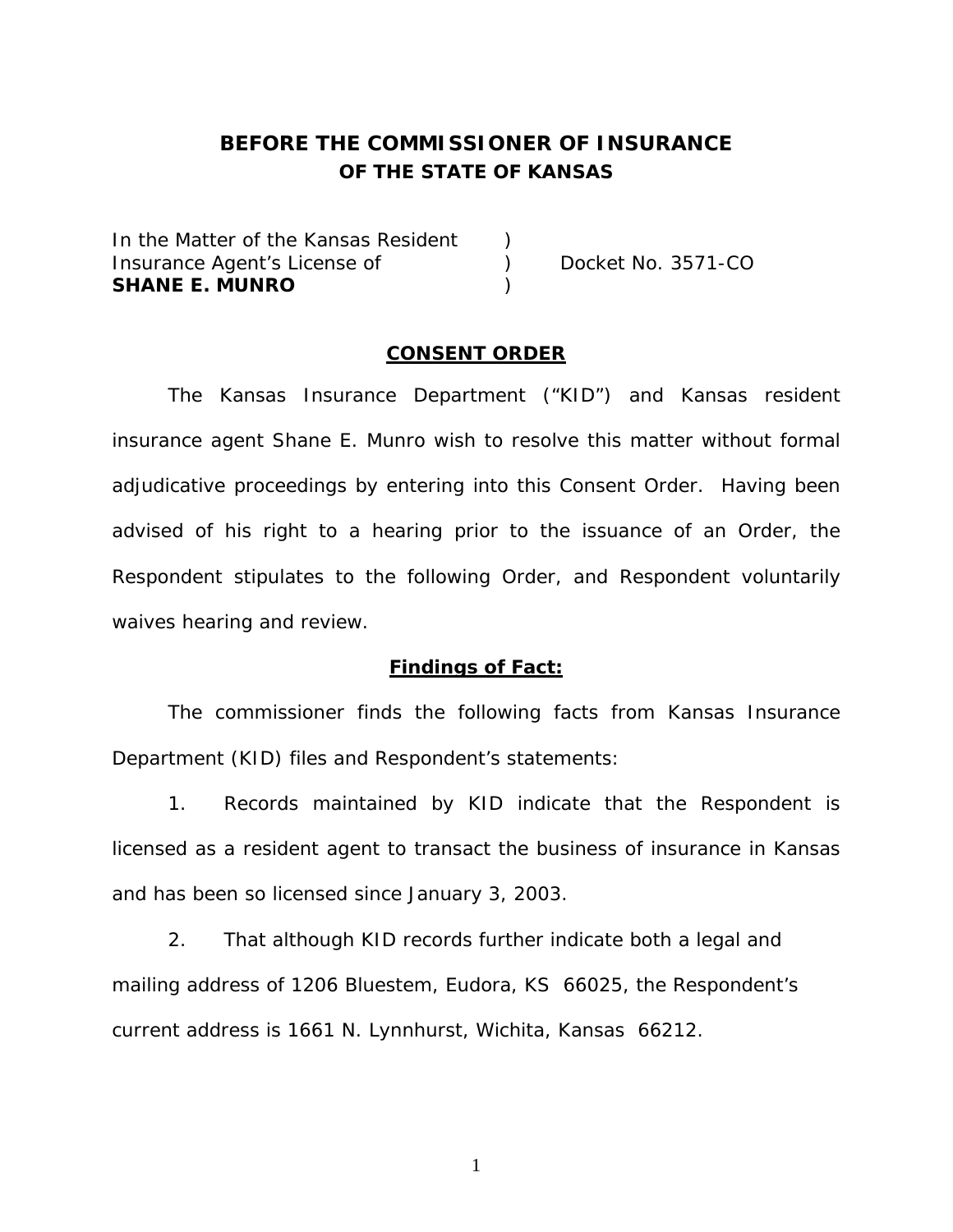3. That in January of 2006 a complaint involving the Respondent was received by KID.

### **Applicable Law**

 4. The Commissioner is authorized to review any license issued under the Insurance Agents Licensing Act under K.S.A. 2005 Supp. 40-4909.

### **Conclusions of Law**

 5. The Commissioner has jurisdiction over Respondent as well as the subject matter of this Order.

 6. The Commissioner will allow the Respondent to voluntarily surrender his Kansas Insurance Agent's license. The Respondent agrees to surrender his license forthwith.

 7. The Commissioner and the Respondent agree to reimbursement of KID's investigative costs related to this proceeding.

 8. The Respondent stipulates and agrees that the original complaint written by Mrs. Evelyn Shumake and all transcripts of interviews with Mrs. Shumake are true and correct and would be admissible in any proceeding under the Kansas Administrative Procedure Act.

 **IT IS THEREFORE ORDERED BY THE COMMISSIONER OF INSURANCE THAT Shane E. Munro be liable for a total of \$1,500.00 representing the expenses incurred by KID and that he surrender his Kansas resident insurance agent's license forthwith.** 

2